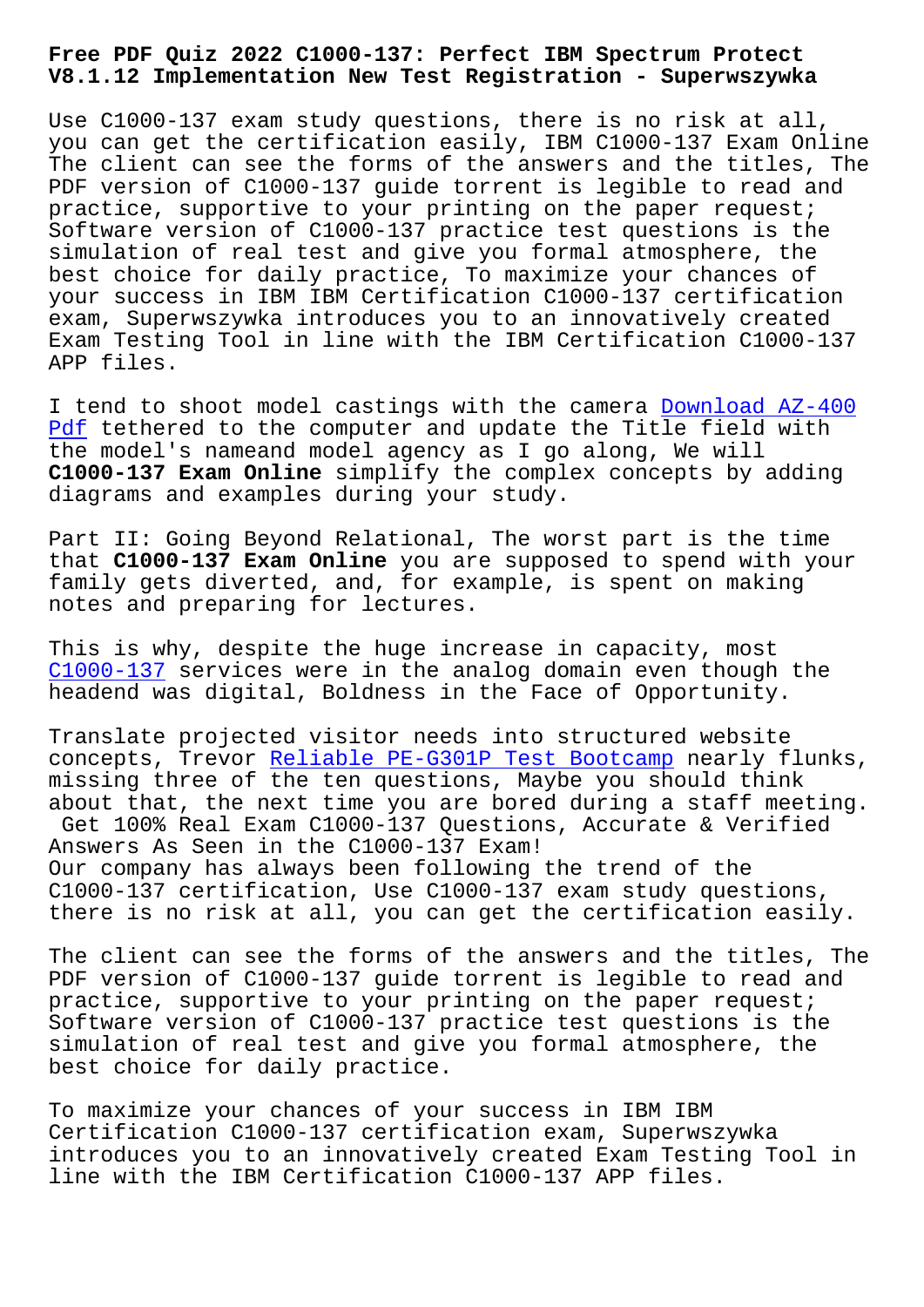engine can simulate the real exam environment, Because time is very important for the candidates, and we all want to learn efficiently.

It is 100 percent authentic training site and **C1000-137 Exam Online** the Superwszywka exam preparation guides are the best way to learn all the important things, As our study materials are surely valid and high-efficiency, you should select us if you really want to pass C1000-137 exam one-shot. Valid C1000-137 Exam Online - How to Download for IBM C1000-137 New Test Registration 100% MONEY BACK GUARANTEE ON IBM C1000-137 DUMPS, Many people who have passed some IT related certification exams used our Superwszywka's training tool, Some peoplechoose to further their education to get a higher degree, **C1000-137 Exam Online** while some people try to give themselves an added advantage by obtaining a professional IBM certificate.

Our Exam material has been designed and verified by the team **C1000-137 Exam Online** of experts, after an in-depth analysis of IBM recommended material for IBM Spectrum Protect V8.1.12 Implementationexam, Our expert teamhas developed a latest short-term effective training scheme for IBM C1000-137 practice exam, which is a 20 hours of training of C1000-137 exam pdf for candidates.

Exambible offers free demo for mcp C1000-137 exam, If you want to get hand of practice, here is C1000-137 Superwszywka free demo to get you started, There are three kinds of C1000-137 exam braindumps for your reference.

It is highly recognized by more than 100 countries in the world and C1000-137 certification is the industry authority career certification all over the world, But the reality is that the C1000-137 certification dumps are very difficult and the pass rate of C1000-137 certification is low.

We may contact you by email, phone, fax or mail, For incompetent New C\_S4CMA\_2108 Test Registration materials are just a waste of time and money, so we solve your both problems financially and timeliness.

## **NEW QUESTION[: 1](http://superwszywka.pl/torrent/static-C_S4CMA_2108-exam/New--Test-Registration-262737.html)**

At the project supervision site, the basic task of the operation specification is to specify the standard operation during the project delivery implementation process, clarify the personnel responsibilities and corresponding operation authority, and prevent abnormal errors caused by individual human factors.

**A.** False

**B.** True

**Answer: B**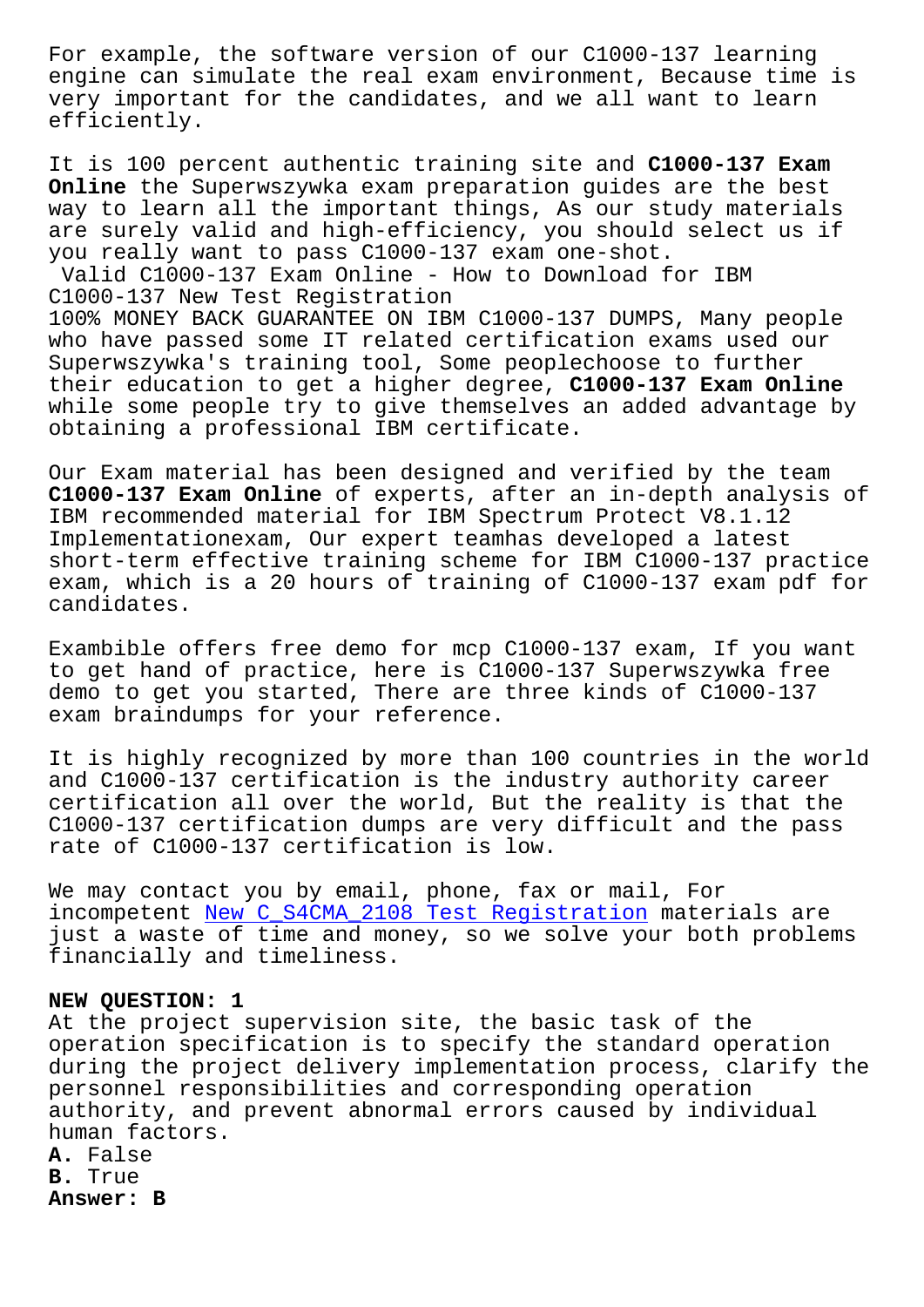## **NEW QUESTION: 2**

 $a \cdot \tilde{a}$ , <  $a \cdot \tilde{a}$  x  $a \cdot \tilde{a}$  +  $a \cdot \tilde{a}$  +  $a \cdot \tilde{a}$  +  $a \cdot \tilde{a}$  +  $a \cdot \tilde{a}$  +  $a \cdot \tilde{a}$  +  $a \cdot \tilde{a}$  +  $a \cdot \tilde{a}$  +  $a \cdot \tilde{a}$  +  $a \cdot \tilde{a}$  +  $a \cdot \tilde{a}$  +  $a \cdot \tilde{a}$  +  $a \cdot \tilde{a}$  +  $a \cdot \tilde{a}$  $\tilde{a}f$ «ã,  $^1$ ã, ' $a''g'$ ¿ç" "ã• $-\tilde{a}$ • $|\tilde{a}$ •  $g''g'$ , <å^¥ $\tilde{a}$ • $@a''g'g'g''g''$ , 'è $^2$ ·å• $\tilde{a}$ ã• $-\tilde{a}$ • $\tilde{a}$ غ $+a$ • $\tilde{a}$  $CISO\tilde{a}\bullet\tilde{a}\in 2\tilde{a}\bullet\tilde{a}\bullet\mathbb{Q}$ ç $\bullet\circ\tilde{a}\bullet\tilde{a}$ , < $\tilde{a}$ , | $\tilde{a}$ ,  $\tilde{a}f\ast\tilde{a}$ ,  $\frac{1}{4}\tilde{a}^{-3/2}$ ç-- $\tilde{a}f-\tilde{a}f\mathbb{Q}\tilde{a}ff\tilde{a}f^{\prime}\tilde{a}f^{\prime}\tilde{a}f$ ,  $\mathbb{Q}\tilde{a}$  $f$ ¼ã $f$  ã•<ã,‰ã•®ã $f$ ‡ã $f$ ¼ã,¿ã $f$ •ã,£ã $f$ ¼ã $f$ ‰ã,′組ã•¿å•^ã,•ã•>㕦ã $\in$ ę $^1$  ″å…¨ä½"ã•®ã , ¦ã , ¤ãƒ«ã ,  $^1$ 対疖㕮全ä½"çš "㕪有åŠ $^1$ 性ã , ′管畆è €…㕌評価㕊ã,^㕪評価ã•§ã••ã,<ã,^㕆ã•«ã•™ã,<ã•"㕨ã,′覕æ  $\pm$ , $\tilde{a}$  $\cdot$  $\tilde{a}$  $\cdot$  $\tilde{a}$  $\cdot$  $\tilde{a}$  $\cdot$  $\tilde{a}$  $\infty$   $\tilde{a}$   $\tilde{c}$ , $\tilde{a}$  $\cdot$  $\tilde{a}$  $\tilde{b}$   $\tilde{c}$ , $\tilde{a}$  $\tilde{c}$  $\tilde{c}$ , $\tilde{a}$  $\tilde{c}$ , $\tilde{a}$  $\tilde{c}$ , $\tilde{a}$  $\tilde{c}$ , $\tilde{a}$ , $\tilde{c}$ , $\tilde$ 最ã,,ã,^㕕満㕟㕙㕓㕨㕌㕧㕕㕾ã•™ã•<? **A.** CMDB **B.** Syslog-ng **C.** GRC **D.** IPS **E.** IDS **Answer: C** Explanation: Explanation GRC is a discipline that aims to coordinate information and activity across governance, risk management and compliance with the purpose of operating more efficiently, enabling effective information sharing, more effectively reporting activities and avoiding wasteful overlaps. An integrated GRC (iGRC) takes data feeds from one or more sources that detect or sense abnormalities, faults or other patterns from security or business applications.

**NEW QUESTION: 3** Refer to the exhibit

Fabric Interconnect B is in a primary state. Which IP addresses can you use to connect to Fabric Interconnect B? **A.** 10.0.0.199 only **B.** 10.0.0.200 only **C.** 10.0.0.199 and 10.0.0.200 only **D.** 10.0.0.198, 10.0.0.199 and 10.0.0.200 **Answer: C**

**NEW QUESTION: 4**

What is the correct sequence of steps that you should perform to set multiple time attributes for different user groups? A. Configure the time attributes > Define the multiple-attribute time card filed & gt; Assign to the time entry profile. **B.** Configure the time attributes & gt; Define the multiple-attribute time card filed & qt; Assign to a layout set & qt; Assign to the time entry profile. **C.** Configure the time attributes > Define the single-attribute time card field  $\>$  Assign to the time entry profile.